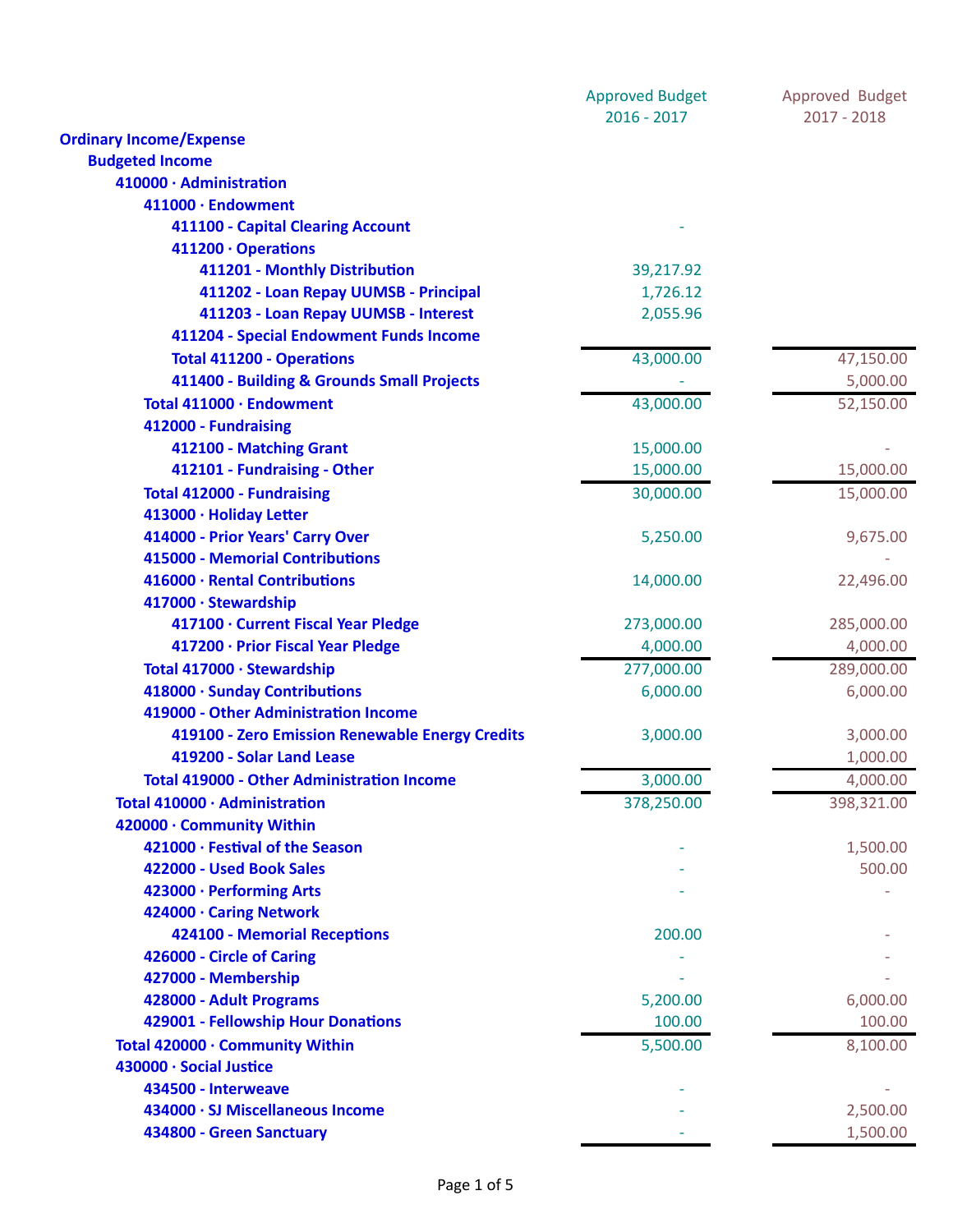|                                               | <b>Approved Budget</b> | Approved Budget |
|-----------------------------------------------|------------------------|-----------------|
|                                               | $2016 - 2017$          | $2017 - 2018$   |
| Total 430000 · Social Justice                 |                        | 4,000.00        |
| 440000 · Spiritual Life                       |                        |                 |
| 441000 · Annual Retreat                       |                        |                 |
| 443000 · Flower Contributions                 |                        |                 |
| 447000 · Religious Education                  |                        |                 |
| 447100 · Soup Making                          | 300.00                 | 300.00          |
| 447500 · Ski Trip                             |                        |                 |
| Total 447000 · Religious Education            | 300.00                 | 300.00          |
| 448000 · Miscellaneous - Spiritual Life       |                        |                 |
| 448100 · Recording Donations                  |                        |                 |
| 448300 · Volunteer Recognition                |                        |                 |
| 448000 - Miscellaneous                        |                        |                 |
| 449000 - Music Program Fundraising            | 3,000.00               | 3,000.00        |
| Total 448000 · Miscellaneous - Spiritual Life | 3,000.00               | 3,000.00        |
| Total 440000 · Spiritual Life                 | 3,300.00               | 3,300.00        |
| 450000 - Other Income                         |                        |                 |
| <b>Total Budgeted Income</b>                  | 387,050.00             | 413,721.00      |
| <b>Budgeted Expenses</b>                      |                        |                 |
| 510000 · Administration Expenses              |                        |                 |
| 512000 · UUA & District Payments              |                        |                 |
| 512001 · Clara Barton District                | 4,224.00               | 4,326.00        |
| 512002 · UUA Fair Share                       | 11,520.00              | 12,360.00       |
| Total 512000 · UUA & District Payments        | 15,744.00              | 16,686.00       |
| 515000 · Stewardship                          |                        |                 |
| 515100 · Annual Canvass                       |                        | 600.00          |
| 515200 · Credit Card Expense                  | 1,225.00               | 1,475.00        |
| Total 528000 · Stewardship                    | 1,225.00               | 2,075.00        |
| 516000 · Building & Grounds                   |                        |                 |
| 516100 · General Maintenance                  | 10,000.00              | 10,000.00       |
| 516200 · Snow Removal                         | 6,600.00               | 6,600.00        |
| 516300 · Lawn Care                            | 5,560.00               | 5,560.00        |
| $516400 \cdot Water$                          | 4,000.00               | 4,000.00        |
| 516500 · Electric                             | 9,000.00               | 9,000.00        |
| 516600 · Natural Gas                          | 10,000.00              | 10,000.00       |
| 516700 - Memorial Garden                      |                        |                 |
| 516800 - Small Projects                       |                        | 5,000.00        |
| Total 516000 · Building & Grounds             | 45,160.00              | 50,160.00       |
| 517000 · Office                               |                        |                 |
| 517100 · Equipment                            |                        |                 |
| 517101 - Equipment Purchases                  | 1,646.30               | 1,837.99        |
| 517102 · Equipment Rental                     | 6,800.00               | 6,800.00        |
| 517103 - Computer Maint. Agreement            | 1,284.00               | 1,284.00        |
| Total 517100 · Equipment                      | 9,730.30               | 9,921.99        |
| 517200 · Security                             |                        |                 |
| <b>517300 - Printing</b>                      | 1,149.15               | 1,765.96        |
| 517400 · Postage                              | 1,000.00               | 1,000.00        |
|                                               |                        |                 |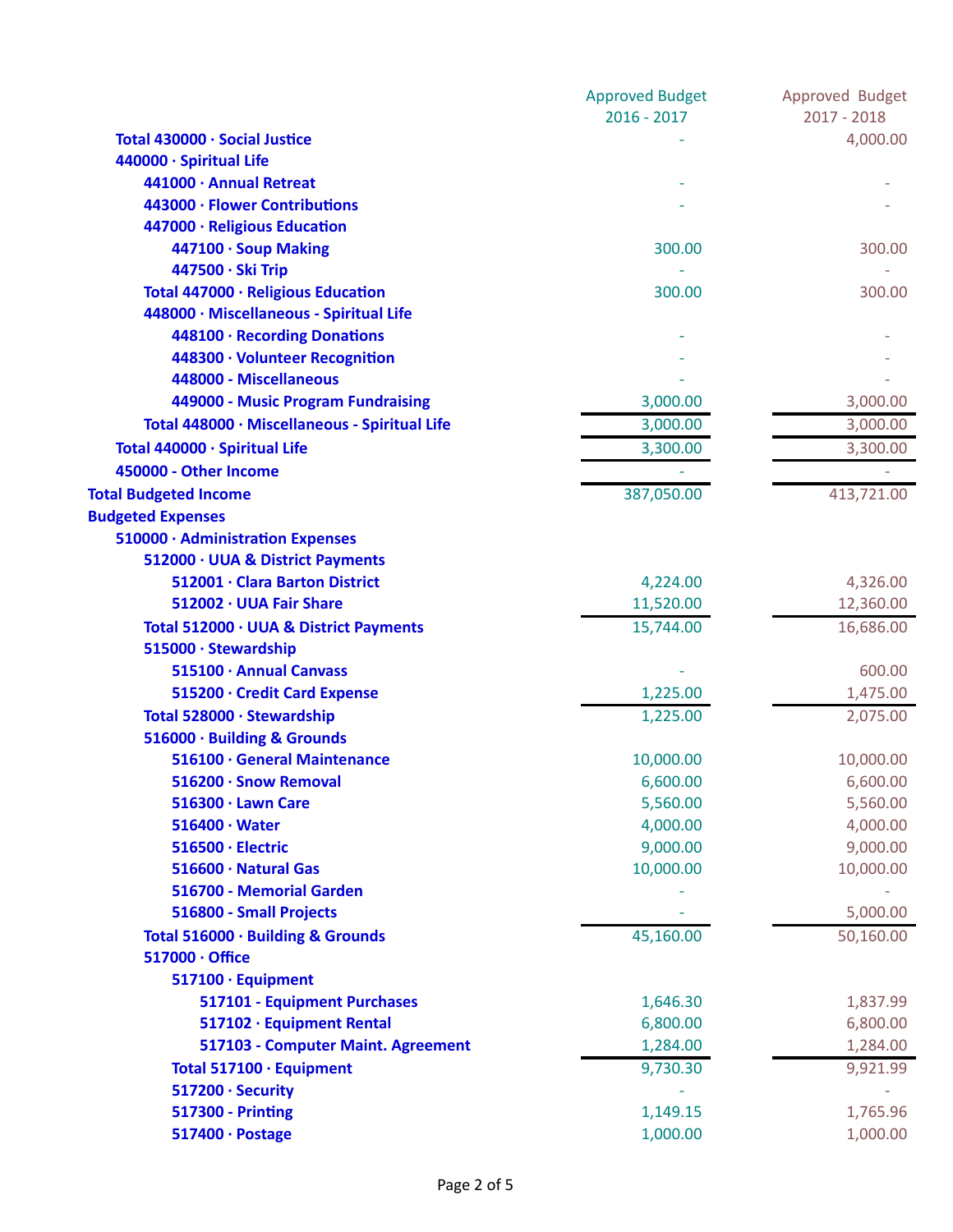|                                        | <b>Approved Budget</b> | Approved Budget |
|----------------------------------------|------------------------|-----------------|
|                                        | $2016 - 2017$          | $2017 - 2018$   |
| 517500 · Telephone                     | 2,400.00               | 2,880.00        |
| 517600 · Dues and Subscriptions        | 725.00                 | 725.00          |
| 517700 · Office Supplies               | 2,100.00               | 2,800.00        |
| 517800 · Service Contracts             |                        |                 |
| 517900 · Service Charges               |                        |                 |
| 517910 - Bank                          |                        |                 |
| 517920 · Credit Card Expense           | 250.00                 | 250.00          |
| 517930 - Payroll Expense               | 650.00                 | 650.00          |
| 517940 - Miscellaneous                 |                        |                 |
| Total 517900 · Service Charges         | 900.00                 | 900.00          |
| Total 517000 · Office                  | 18,004.45              | 19,992.95       |
| 518000 · Insurance                     |                        |                 |
| 518100 · Workers' Compensation         | 2,970.00               | 3,300.00        |
| 518200 · Liability Insurance           | 15,140.00              | 16,650.00       |
| 518300 · Umbrella                      | 700.00                 | 700.00          |
| Total 518000 · Insurance               | 18,810.00              | 20,650.00       |
| 519000 · Administration - Other        |                        |                 |
| 519200 · Rental Expense                |                        | 2,496.00        |
| 519300 · General Assembly Expense      |                        |                 |
| 519500 - Board Expense                 | 500.00                 | 500.00          |
| 519600 - Staff Development             | 500.00                 | 500.00          |
| <b>519700 - Archives</b>               | 200.00                 | 200.00          |
| Total 519000 · Administration - Other  | 1,200.00               | 3,696.00        |
| Total 510000 · Administration Expenses | 100,143.45             | 113,259.95      |
| 520000 · Community Within Expenses     |                        |                 |
| 521000 · Caring Network                |                        |                 |
| 522000 · Communications                |                        |                 |
| 522100 - Hard Copy Mailings            | 1,500.00               | 1,500.00        |
| 522300 - Web Page                      | 1,000.00               | 1,000.00        |
| 522400 · External Marketing            | 300.00                 | 300.00          |
| 522500 · Software Upgrades             |                        |                 |
| Total 522000 · Communications          | 2,800.00               | 2,800.00        |
| 523000 - Performing Arts               |                        |                 |
| 523100 - Credit Card Expense           |                        |                 |
| <b>Total 523000 - Performing Arts</b>  |                        |                 |
| 524000 · Festival of the Season        |                        | 600.00          |
| 527000 · Membership                    |                        |                 |
| 527000 - Membership                    | 500.00                 | 500.00          |
| 527100 - Membership Initiative         |                        |                 |
| Total 527000 - Membership              | 500.00                 | 500.00          |
| 528000 - Adult Programs                |                        |                 |
| 528100 - Administrative Expenses       |                        |                 |
| 528200 - Compensation                  |                        |                 |
| 528300 - Credit Card Expense           |                        |                 |
| <b>Total 528000 - Adult Programs</b>   | 5,000.00               | 6,000.00        |
| 529000 · Community Within - Other      |                        |                 |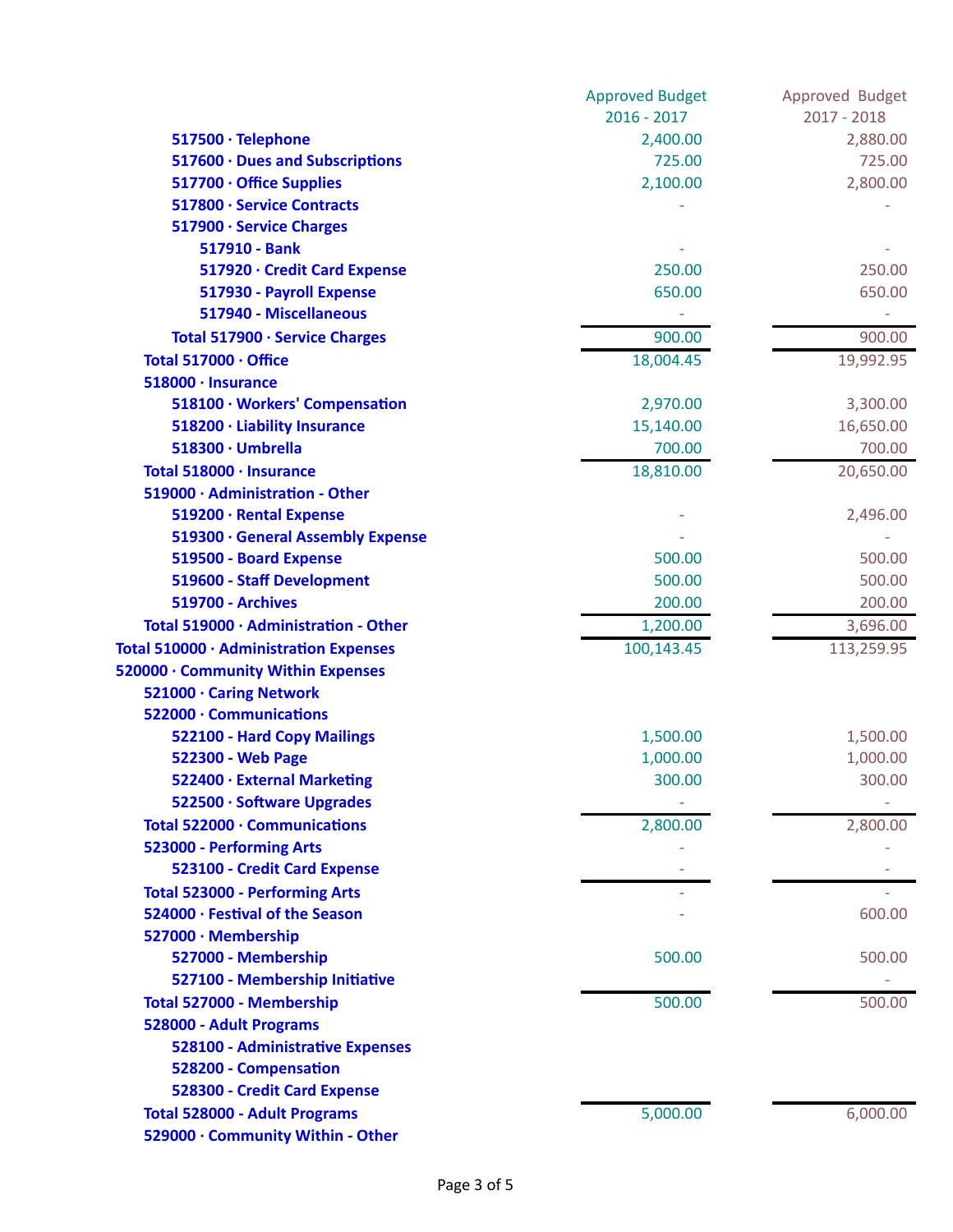|                                            | <b>Approved Budget</b> | Approved Budget |
|--------------------------------------------|------------------------|-----------------|
|                                            | $2016 - 2017$          | $2017 - 2018$   |
| 529500 · Memorial Receptions               | 200.00                 | 200.00          |
| 529600 - Fellowship Hour Supplies          | 600.00                 | 800.00          |
| Total 529000 · Community Within - Other    | 800.00                 | 1,000.00        |
| Total 520000 · Community Within Expenses   | 9,100.00               | 10,900.00       |
| 530000 · Social Justice Expenses           |                        |                 |
| 531000 · Info & Advocacy Sub-Council       |                        |                 |
| 532000 - Miscellaneous                     | 700.00                 | 2,500.00        |
| 537000 · Equual Access                     |                        |                 |
| 538000 · Green Sanctuary                   |                        |                 |
| Total 530000 · Social Justice Expenses     | 700.00                 | 2,500.00        |
| 540000 · Spiritual Life Expenses           |                        |                 |
| 542000 · Annual Retreat                    |                        |                 |
| 543000 · Music                             |                        |                 |
| 543200 · Guest Musicians                   | 400.00                 | 400.00          |
| 543201 - Substitute Keyboardists           | 800.00                 | 800.00          |
| 543300 · Sheet Music                       | 500.00                 | 500.00          |
| 543400 · Instrument Maintenance            |                        |                 |
| 543401 · Organ                             | 1,072.00               | 1,072.00        |
| 543402 · Piano                             | 810.00                 | 810.00          |
| Total 543400 · Instrument Maintenance      | 1,882.00               | 1,882.00        |
| Total 543000 · Music                       | 3,582.00               | 3,582.00        |
| 544000 - Religious Education               |                        |                 |
| 544200 · Supplies                          | 660.00                 | 660.00          |
| 544500 · Ski Trip                          |                        |                 |
| 544700 · Curriculum                        | 460.00                 | 460.00          |
| 544701 · Coming of Age / OWL               |                        | 500.00          |
| <b>Total 544700 - Curriculum</b>           | 460.00                 | 960.00          |
| 544800 · Religious Education - Other       |                        |                 |
| $544802 \cdot$ Training                    | 300.00                 | 1,000.00        |
| 544803 · RE Staff Recruitment              | 100.00                 | 100.00          |
| 544804 · RE Staff Security Checks          | 40.00                  | 300.00          |
| 544805 · RE Classroom Refurbishment        | 100.00                 | 100.00          |
| Total 544800 · Religious Education - Other | 540.00                 | 1,500.00        |
| Total 544000 · Religious Education         | 1,660.00               | 3,120.00        |
| 545000 · Worship                           |                        |                 |
| 545100 · Guest Speakers                    |                        |                 |
| 545101 - Pulpit Supply                     | 3,000.00               | 3,000.00        |
| <b>545102 - Mileage</b>                    | 600.00                 | 600.00          |
| <b>Total 545100 - Guest Speakers</b>       | 3,600.00               | 3,600.00        |
| 545200 · Worship Supplies                  |                        | 500.00          |
| 545300 · Recording Expense                 |                        |                 |
| 545400 - Summer Music                      |                        |                 |
| Total 545000 · Worship                     | 3,600.00               | 4,100.00        |
| <b>Spiritual Life Other</b>                |                        |                 |
| Total 540000 · Spiritual Life Expenses     | 8,842.00               | 10,802.00       |